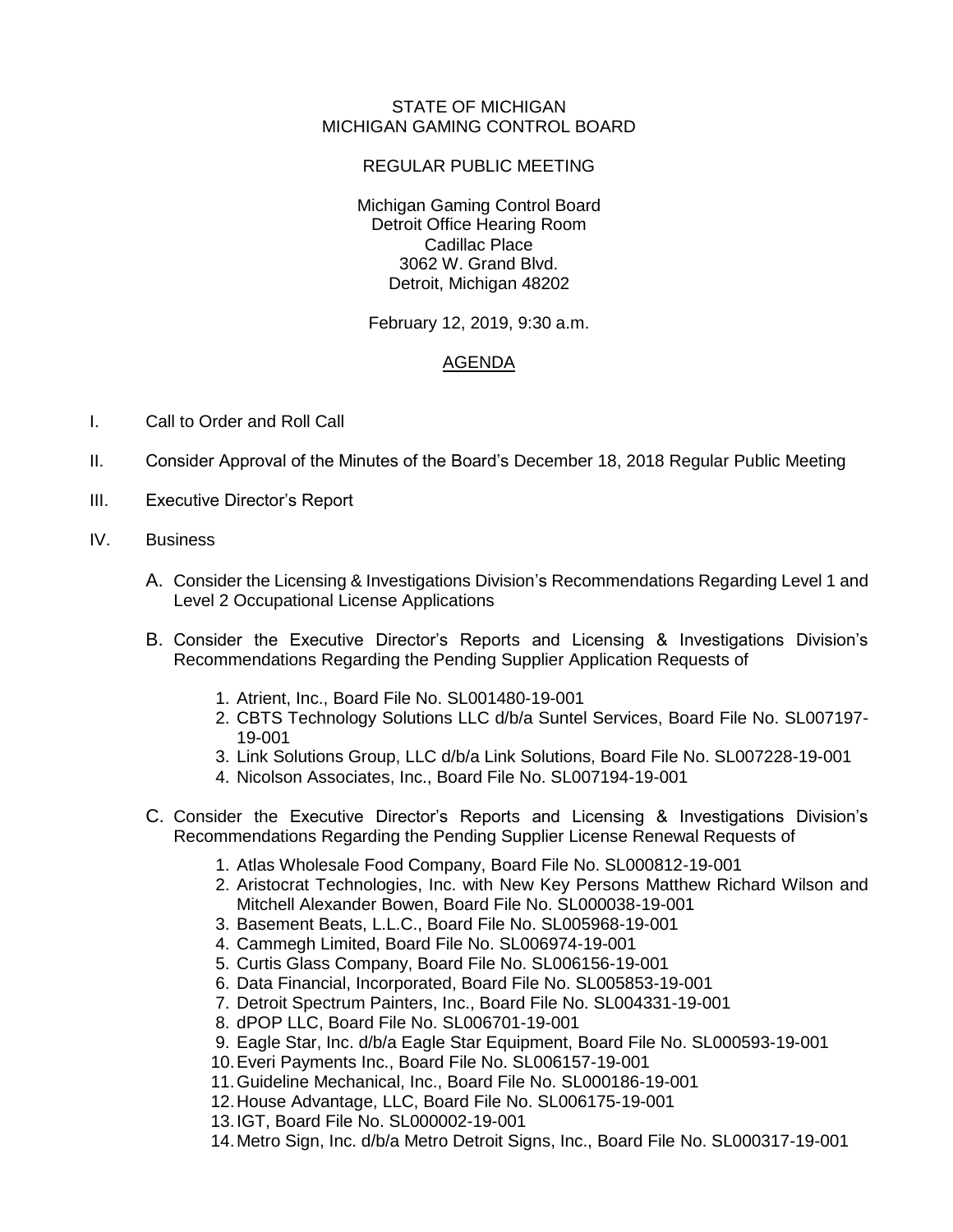- 15.Midwest Game Supply Company, Board File No. SL000167-19-001
- 16.Motor City Electric Co., Board File No. SL000088-19-001
- 17.Northern Lakes Seafood & Meats, L.L.C., Board File No. SL002903-19-001
- 18.Shelby Wholesale Distributors, Inc., Board File No. SL007032-19-001
- 19.SMS Staffing Solutions, Inc., Board File No. SL005876-19-001
- 20.TCS John Huxley America, Inc., Board File No. SL001026-19-001
- 21.The Printer, Inc., Board File No. SL006359-19-001
- 22.WPDET Associates, LLC, Board File No. SL005110-19-001
- D. Consider the Licensing & Investigations Division's Recommendation Regard the Withdrawal Request of
	- 1. American Gaming & Electronics, Inc., Board File No. SL001568-19-001
- E. Consider the Casino Audit & Enforcement Division's Recommendation Regarding the Acknowledgment of Violation of Casino Licensee
	- 1. MGM Grand Detroit, LLC, Board File No. CDA-2018-01
- F. Consider the Casino Audit & Enforcement Division's Recommendation Regarding the Acknowledgment of Violation of Supplier Licensee
	- 1. Interblock Luxury Gaming Products Inc. D.d., Board File No. SCC-2018-03
- G. Consider the Licensing & Investigations Division's Recommendation Regarding the Pending Supplier License Renewal Request of
	- 1. Interblock Luxury Gaming Products D.d. d/b/a Interblock D.d., Board File No. SL005524-19-001
- H. Consider the Licensing & Investigations Division's Recommendation Regarding Occupational Licensee Violations of
	- 1. Bernard Banks, Board File No. ODA-2018-22
	- 2. Christy Maria Buza, Board File No. ODA-2018-19
	- 3. Jasmyn Coates, Board File No. ODA-2018-21
	- 4. Kellie Gardner, Board File No. ODA-2018-27
	- 5. Tatanisha Williams, Board File No. ODA-2019-03
	- 6. Jennifer Marie Woolley, Board File No. ODA-2018-24
- I. Other Business
- V. Public Comment
- VI. Announce the Board's Next Scheduled Public Meeting
- VII. Consider a Motion to Go into Closed Session Immediately Following this Portion of Today's Public Meeting for the Purpose of Consulting with the Board's Attorney to Consider Legal Memorandums of Advice Exempt from Disclosure by State or Federal Law, Discuss Background Investigations, and Receive Confidential Notification of Persons Placed on the Board's Disassociated Persons List since the Board's last closed session on December 18, 2018.
- VIII. Resume Open Meeting